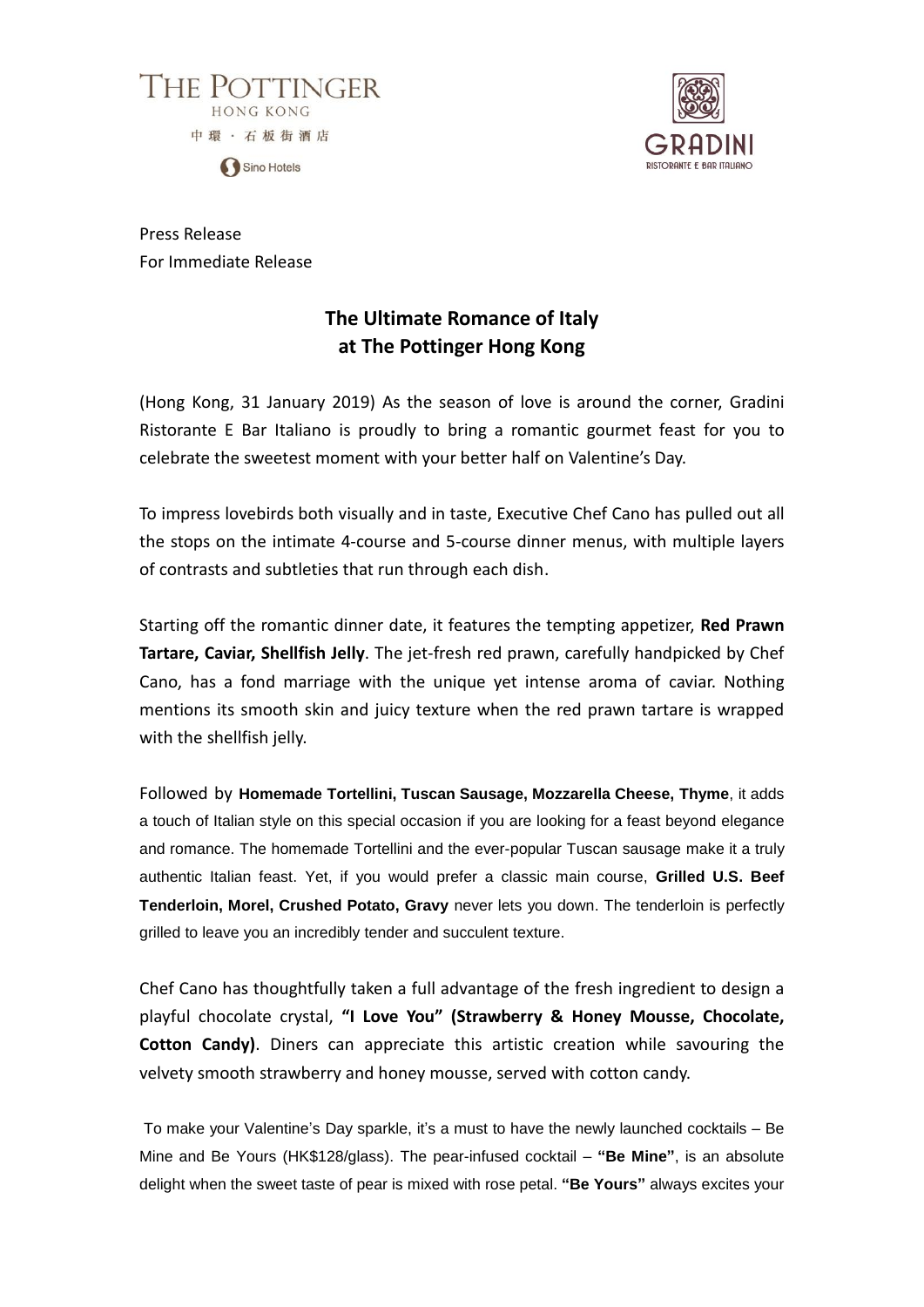



sense with Pitu Cachaca and Giffard Violette Liqueur before the romantic date with your sweetheart

#### Key dining events on Valentine's Day

| 4-course dinner menu | $6pm - 8pm$      | HK\$1,688/2 persons |
|----------------------|------------------|---------------------|
| 5-course dinner menu | $8:30$ pm – 11pm | HK\$2,188/2 persons |

*\*All prices are subject to 10% service charge*

# Download images:<https://bit.ly/2TiZDB0>





I Love You (Strawberry & Honey Mousse, Chocolate, Cotton Candy)



Red Prawn Tartare, Caviar, Shellfish Jelly Grilled U.S. Beef Tenderloin, Morel, Crushed Potato, Gravy



Be Mine & Be Yours

### **About The Pottinger Hong Kong**

The Pottinger Hong Kong is a luxury hotel launched in June 2014, offering 68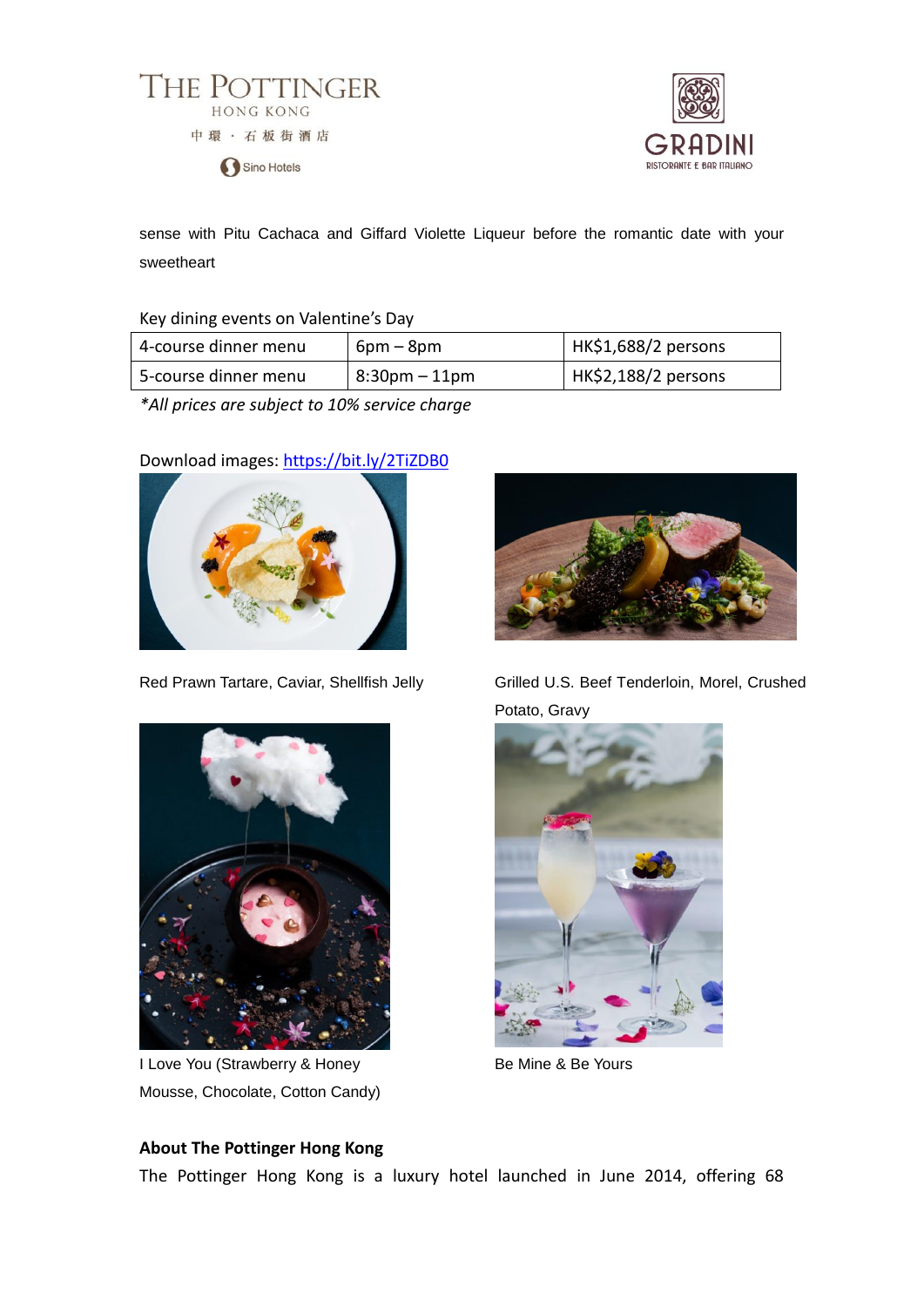



exquisite guestrooms and suites. Standing on the historic Pottinger Street in Central, a Grade 1 historic place graded by the Antiquities Advisory Board of Hong Kong, The Pottinger reflects the rich romantic heritage and diversity of its surrounds.

This heritage is emulated by the elegant décor of the hotel which features works from world acclaimed photographer Fan Ho.

# **About Gradini Ristorante E Bar Italiano**

Gradini Ristorante E Bar Italiano at The Pottinger Hong Kong has opened its doors, adding modern Italian cuisine to the historic heart of the city. Gradini Ristorante E Bar Italiano specialises in modern interpretations of time-honoured Italian dishes. Hearty Italian flavours are amplified by the elegant ambience and intimate old-world charm of The Pottinger Hong Kong, where East meets West and heritage meets modernity.

Address: Lobby Level, 74 Queen's Road Central, Central, Hong Kong (Hotel Main Entrance: 21 Stanley Street) Phone: (852) 2308 3088 Email: [gradini@thepottinger.com](mailto:gradini@thepottinger.com) Facebook: [The Pottinger Hong Kong](https://www.facebook.com/thepottingerhongkong/) Instagram: [The Pottinger Hong Kong](https://www.instagram.com/thepottingerhongkong/)

#### **About Sino Hotels**

Sino Group comprises of three listed companies in Hong Kong, namely Sino Land Company Limited (HKSE: 83), Tsim Sha Tsui Properties Limited (HKSE: 247) and Sino Hotels (Holdings) Limited (HKSE: 1221) and private companies owned by the Ng Family.

Sino Hotels collectively refers to hotels owned and / or managed under Sino Group, it encompasses over 3,600 guestrooms and suites in ten hotels across Hong Kong, Singapore and Australia. The growing portfolio includes seven hotels in Hong Kong, namely The Royal Pacific Hotel & Towers, City Garden Hotel, Hong Kong Gold Coast Hotel, Island Pacific Hotel, The Pottinger Hong Kong, The Olympian Hong Kong and Conrad Hong Kong, as well as three in Asia-Pacific, namely The Fullerton Hotel